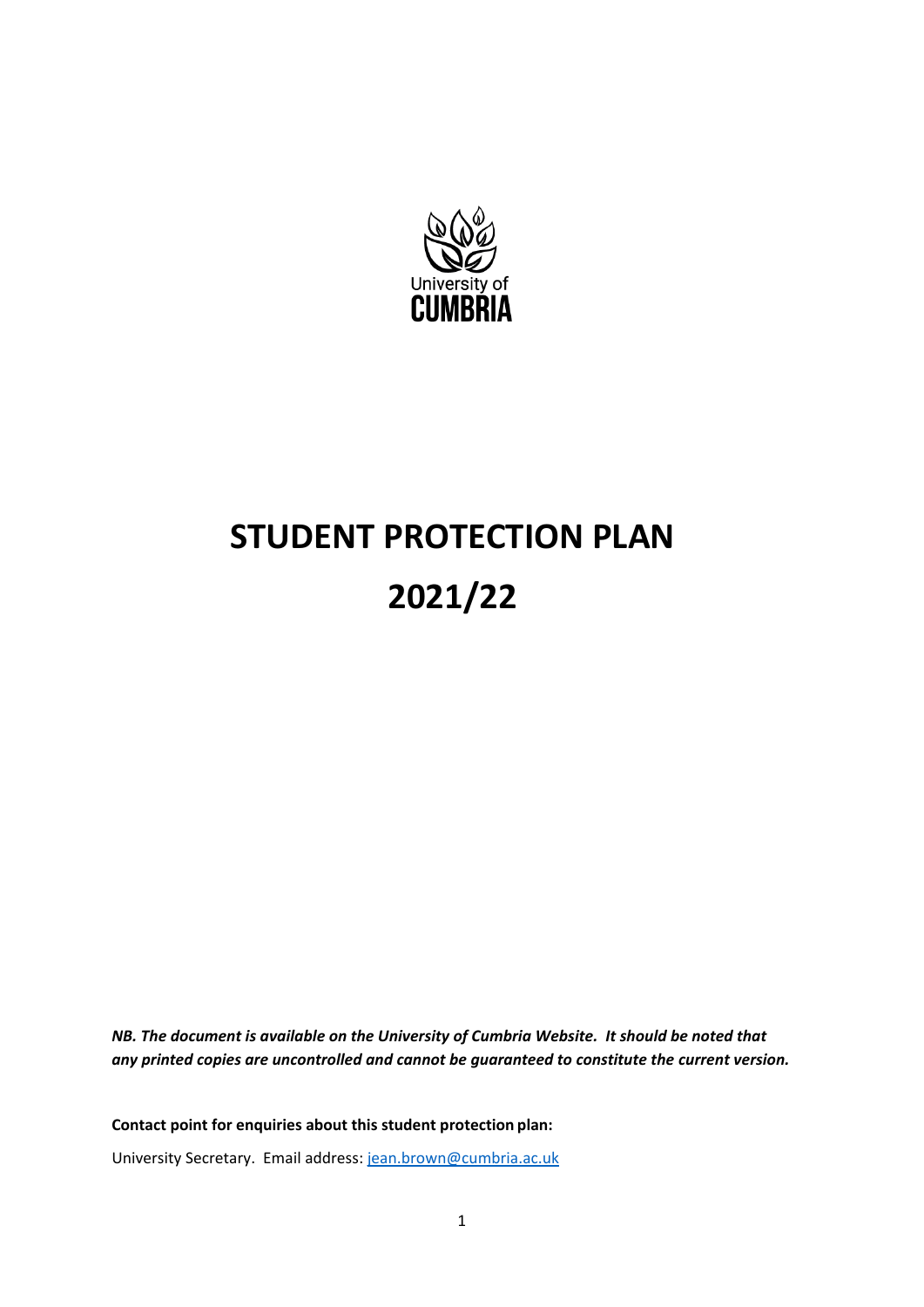## **Student Protection Plan for the 2021/22 Academic Year**

The University of Cumbria is a dynamic, creative and entrepreneurial institution, rooted in our region, with strong national and international connections. Located in Carlisle, Lancaster, Ambleside in the Lake District, London,Workington and Barrow-in-Furness, the University of Cumbria supports many 'first in family' university students, ensuring they have the best support to complete their studies. We are committed to working across the whole of Cumbria and the regions of North Lancashire; to the continued development of our London-based activities; and to working with our educational partners across the UK and overseas. The broad geographical reach of our activities is reflected in our teaching, learning, research and assessment methods: our taught and research degree programmes are designed to be delivered and assessed through blended, flexible and distance-learning, as well as campus-basedactivities.

The University['s Strategic Plan \(2017](https://www.cumbria.ac.uk/media/university-of-cumbria-website/style-assets/landing-pages/strategic-plan/uoc-strategic-plan-2017-2020.pdf)-2020) sets out our commitment to delivering long-term institutional sustainability and success through the following strategic aims:

- 1. providing an appropriate and accessible academic portfolio and educational offer, which capitalises on place and meets individual, regional, sector and employer needs;
- 2. providing an excellent learning and teaching environment and student experience, equipping our graduates with the skills, attributes, confidence and resilience to succeed on graduation and beyond;
- 3. working in strategic partnerships with employers, education providers and stakeholders to optimise capability, offer and outcomes;
- 4. as a significant and sought after institution, contributing to place, practice and communities across our locations;
- 5. equipping and enabling our staff to succeed, and celebrating success.

A new Strategy will be approved in 2021/22.

## **1. Introduction, risk assessment and scope**

The Higher Education and Research Act 2017 requires all higher education providers to produce and publish a Student Protection Plan which articulates how a provider will preserve the continuation and quality of study for students. In developing this Plan, the University has considered the range of potential scenarios set out by the Office for Students and has, for each, assessed the risk and impact, however unlikely the scenario. Towards that end, this Plan sets out a range of potential scenarios which, if realised, could impact upon continuation of study for students. For each scenario the Plan includes a range of measures that would be considered to mitigate the impact on the continuation of study for students, should the scenario be realised.

This plan does not extend to short-term disruption to students, such as loss of use of a building, which forms part of the University's Business Continuity Planning arrangements.

Sometimes it may be necessary to make minor changes or adjustments to programmes of study and other services and facilities which do not amount to changes to programme aims or programme learning outcomes. Minor changes may include, for example, changes to timetable, number of classes, changes to module assessment and method of delivery (provided any alterations are reasonable). The procedures for this are set out in [Procedures and Processes for the Validation of](https://www.cumbria.ac.uk/media/university-of-cumbria-website/content-assets/public/aqs/documents/externaladvisors/Validation-Procedures-and-Processes.pdf)  [Credit Bearing Academic Provision \(Taught Programmes\)](https://www.cumbria.ac.uk/media/university-of-cumbria-website/content-assets/public/aqs/documents/externaladvisors/Validation-Procedures-and-Processes.pdf). This plan does not extend to minor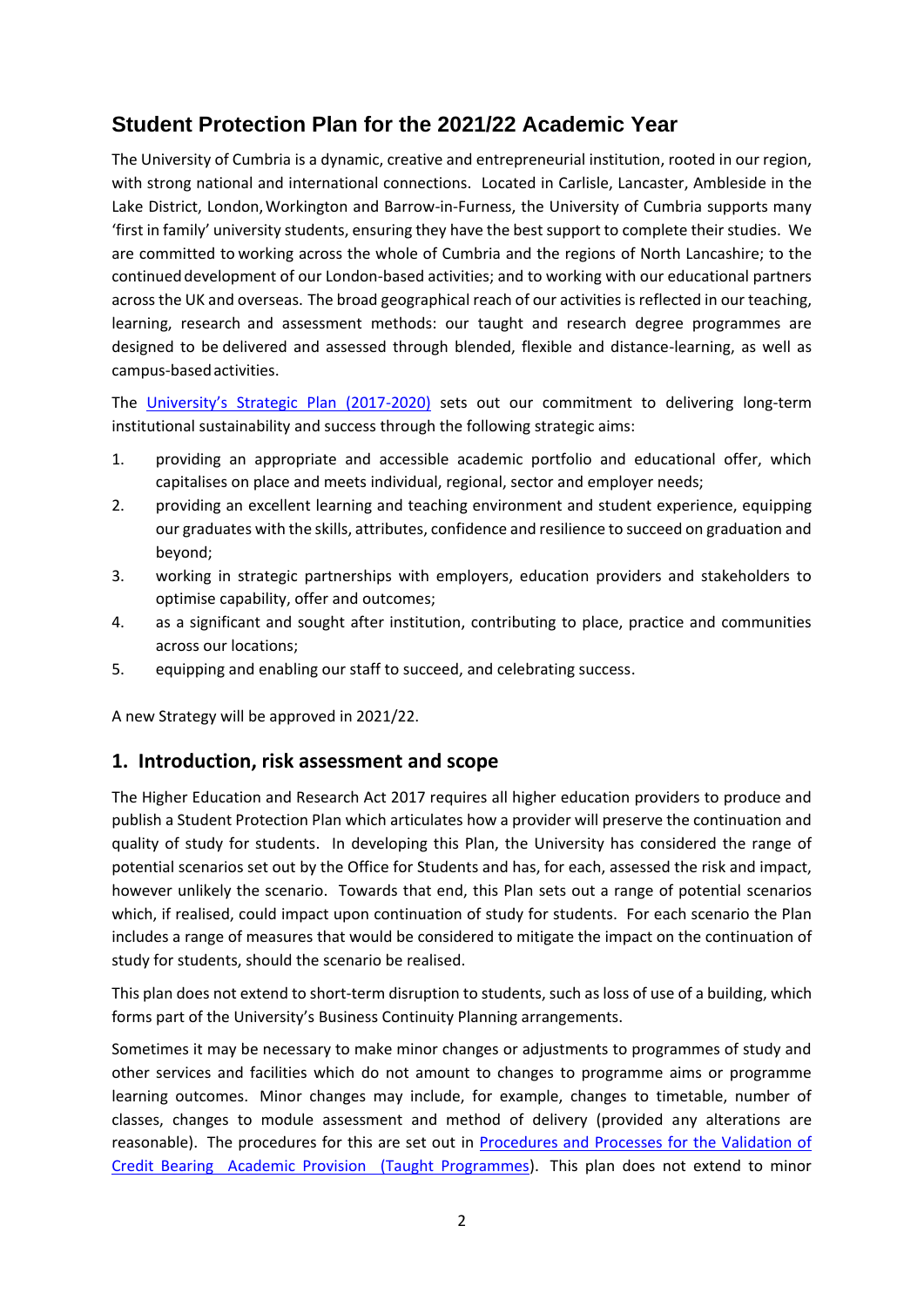changes. The University's regulations and procedures for postgraduate research degrees form part of the Manual of Academic Regulations and Procedures as set out in the [University's Research Degrees](https://www.cumbria.ac.uk/media/university-of-cumbria-website/content-assets/public/aqs/documents/academicregulations/PgR-Assessment-Regulations.pdf)  [Handbook.](https://www.cumbria.ac.uk/media/university-of-cumbria-website/content-assets/public/aqs/documents/academicregulations/PgR-Assessment-Regulations.pdf)

It will be less common for the University to need to make material or major changes to its provision, services and facilities in response to unforeseen or changed circumstances. Material or major changes can arise following strategic decisions and can arise from necessary changes to the University corporate structure, regulations, policies and procedures (for example, as a result of changes in the law or Government requirements). Such major changes may be within the scope of this Plan, as set out in the scenarios below.

The University has well established procedures for assessing risks, if there are any early indications of the potential for a risk to materialise that may impact on continuation of study the relevant institutional services and senior staff will work to mitigate the risk(s), as appropriate. In the event of any of the risks in section 2 materialising, the University of Cumbria is committed to preserving the continuation of study for all current students and minimising any disruption and/or disadvantage. The University is committed to communicating and consulting with students as early as possible should any of the risks materialise, and students will be provided with support and guidance from the University and Students' Union, as appropriate.

Equality Impact Assessments will be undertaken, should any of these risks materialise, to ensure that the diversity of students and their needs are considered, for example, considerations of mobility, educational need and student wellbeing. Through this process the University would consider the likely impact on a whole student cohort and on particular student groups, e.g. students with carer responsibilities, and would seek to put in place appropriate measures and remedies. Where the measures and remedies put in place by the University are, for justifiable reasons determined by individual circumstances, deemed not satisfactory, the student would have recourse to the University's Refunds and Compensation Policy (see section 3).

The Plan covers students studying on University of Cumbria programmes. Where students are studying as part of a collaborative provision arrangement, whether the provisions of the University or the Partner's Plan would be invoked is set out in Appendix A.

### **2. Potential scenarios which could represent a risk to the continuation of study**

The range of potential scenarios which, if realised, could impact upon continuation of study are set out below, along with the measures that the University would expect to put in place should the risk materialise.

#### 1) The University as a whole is no longer able to operate, or chooses to cease operations

The University has a strong track record of delivery of high quality programmes and has achieved successful outcomes from external quality assessments including those undertaken by the Quality Assurance Agency and Ofsted. The University has adequate levels of cash resources and borrowing facilities and adopts a detailed and comprehensive approach to managing its finances to ensure that on an annual basis expenditure does not exceed income.

In the event of the University no longer continuing to operate, the University would put in place measures such as: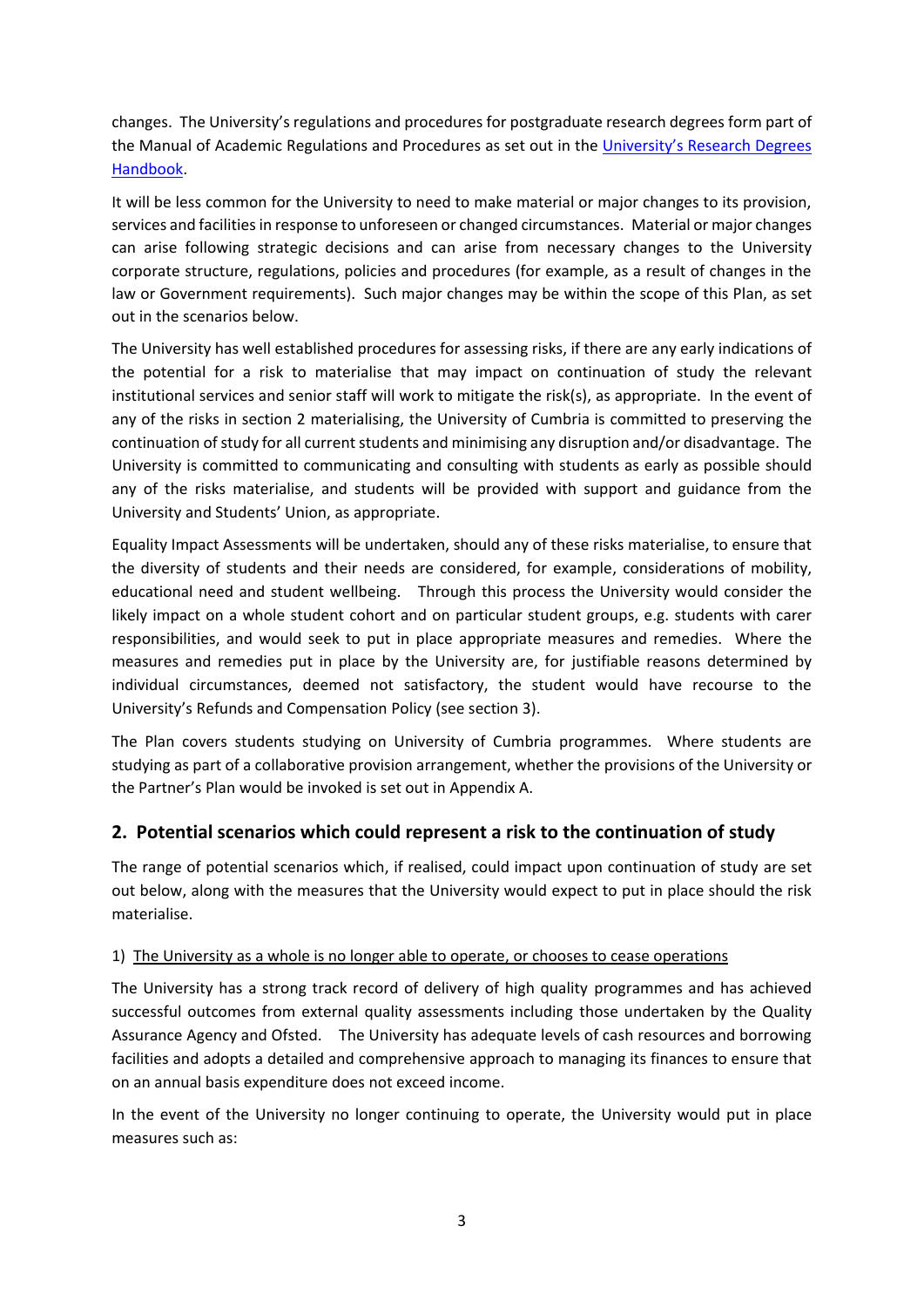- Work with the Office for Students to deliver a planned, incremental implementation of closure to allow all registered students to complete their studies at the University;
- Look to merge with other providers of higher education in the region; and / or
- Support students to identify and transfer to alternative providers.

These measures would mitigate the impact on students and focus upon enabling them to complete their studies.

2) Material change to location of delivery (through closure of a location or a change in location of delivery for a particular programme)

The University operates in four main geographic locations, Carlisle, Lancaster, Ambleside and London and additionally delivers a number of programmes from smaller sites in Workington and Barrow in Furness. The University Board approved a new Estate Strategy in July 2018 that set out the University's intention to maintain its presence in these locations. The Strategy includes the intention to consolidate onto one campus in Carlisle, however the distances between the existing and any new campus location will not be significant and plans are at very early stages of development.

The University is not currently planning to relocate any of its programmes for continuing students.

In the event of the University making the decision to cease delivery at one of its locations or change the location of delivery for a particular programme, the University would consider measures such as:

- Planned, incremental implementation to allow all registered students to complete at the original location;
- Transferring delivery of affected programme(s) to another University location with provision of travel and accommodation where appropriate and/or recourse to the University's Refunds and Compensation Policy for additional costs (e.g. extended childcare costs);
- Transferring delivery of affected programmes to another designated venue with provision of travel and accommodation;
- Supporting students to transfer to alternative providers;
- Delivery in alternative modes, e.g. distance learning, to enable all registered students to complete their programme.

These measures would mitigate the impact on students and focus upon enabling them to complete their studies.

#### 3) Loss of UKVI (UK Visas and Immigration) status

*NB: International students require a Tier 4 Visa to study in the UK. The University's Tier 4 licence covers Lancaster, Ambleside, Fusehill Street and Brampton Road campuses only*

The University takes a risk-based approach to its sponsorship duties and has systems, checks and controls in place to manage the risk of licence withdrawal. These include, but are not limited to:

- Demonstrating our integrity by ensuring we:
	- − Accept only students who can evidence a legitimate ability to study at the University;
	- − Enrol all students to whom we issue Confirmation of Study certificates (CAS);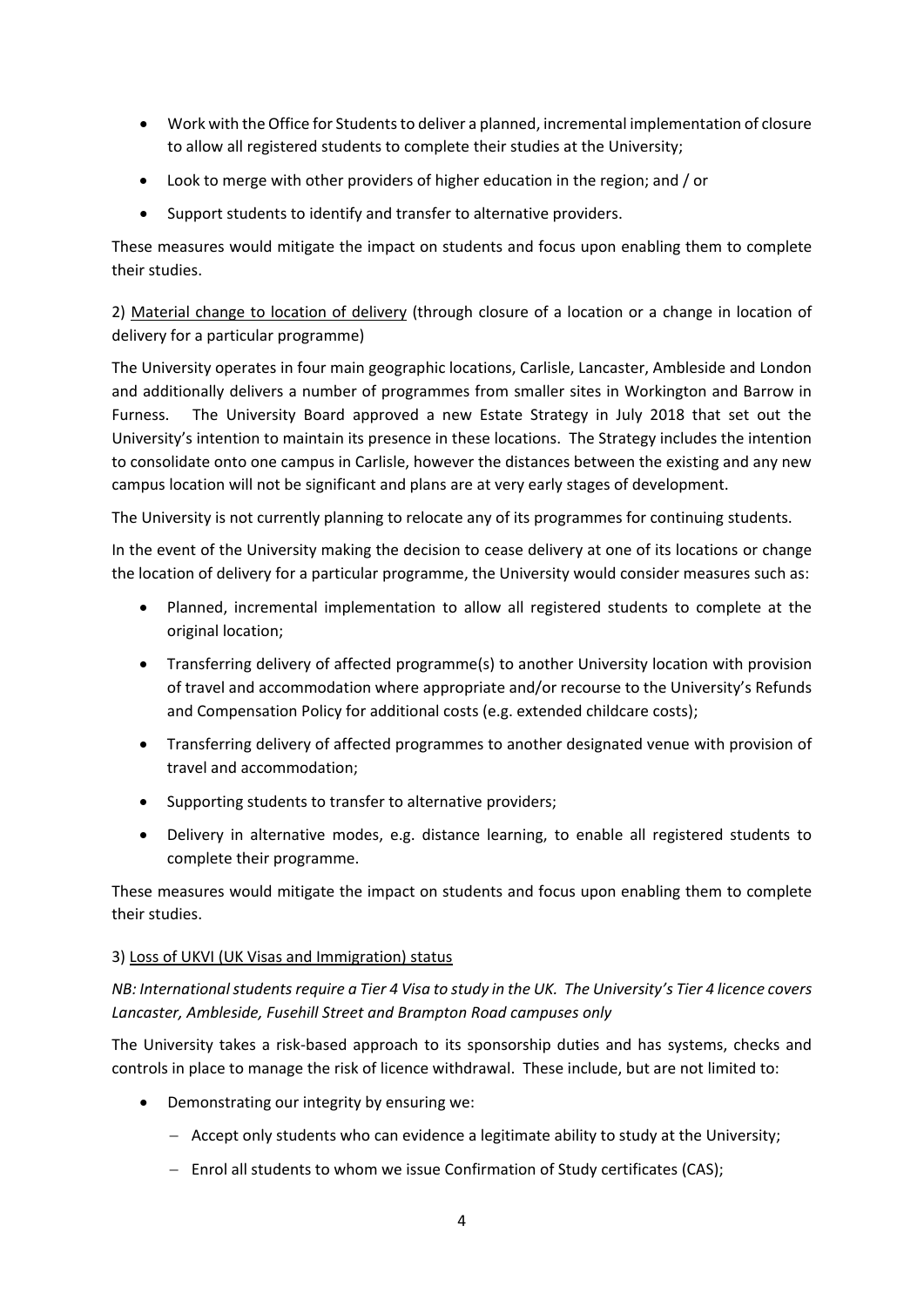- − Monitor students to ensure they remain eligible for the duration of their studies and that they comply with their visa requirements;
- − Support students through to course completion;
- Including UKVI Compliance in our routine process of internal audit to ensure that our controls remain fit for purpose and effective;
- Ensuring marketing and website information accurately reflects our status as a Tier 4 sponsor.

In the event of the University losing its UKVI status, the University would consider measures such as:

- Working with the UKVI to allow registered students to complete their programme of study with the University within the UK;
- Working with the UKVI to allow registered students to complete their programme of study via supported distance learning from the student's country of domicile;
- Working with the UKVI to enable the transfer of any Tier 4 students to a different provider with minimal disruption to the student.

These measures would mitigate the impact on students and focus upon enabling them to complete their studies.

#### 4) Loss of Professional Accreditation / removal from Register of Training Providers [ROTD] (for apprenticeships)

The University has well established procedures and processes for the development, approval, management and monitoring of provision carrying professional accreditation / being on the ROTD.

In the event of any academic provision at the University losing professional accreditation / removal from ROTD, the University would consider measures such as:

- Offering students the opportunity to transfer to an alternative programme within the University;
- Supporting students to transfer to alternative providers which offer the accredited programme;
- (For apprenticeships) working with the Education and Skills Funding Agency and employers to support the transfer of learners to another approved training provider.

These measures would mitigate the impact on students and focus upon enabling them to complete their studies.

#### 5) Subject closure

The University undertook a detailed portfolio review in the 2017/18 academic year, confirming that the University is currently not planning to close any subject areas.

In the event of the University making the decision to close a subject area, the University would consider measures such as:

- Planned, incremental implementation of subject closure to allow all registered students to complete their studies;
- Supporting students to transfer to alternative providers.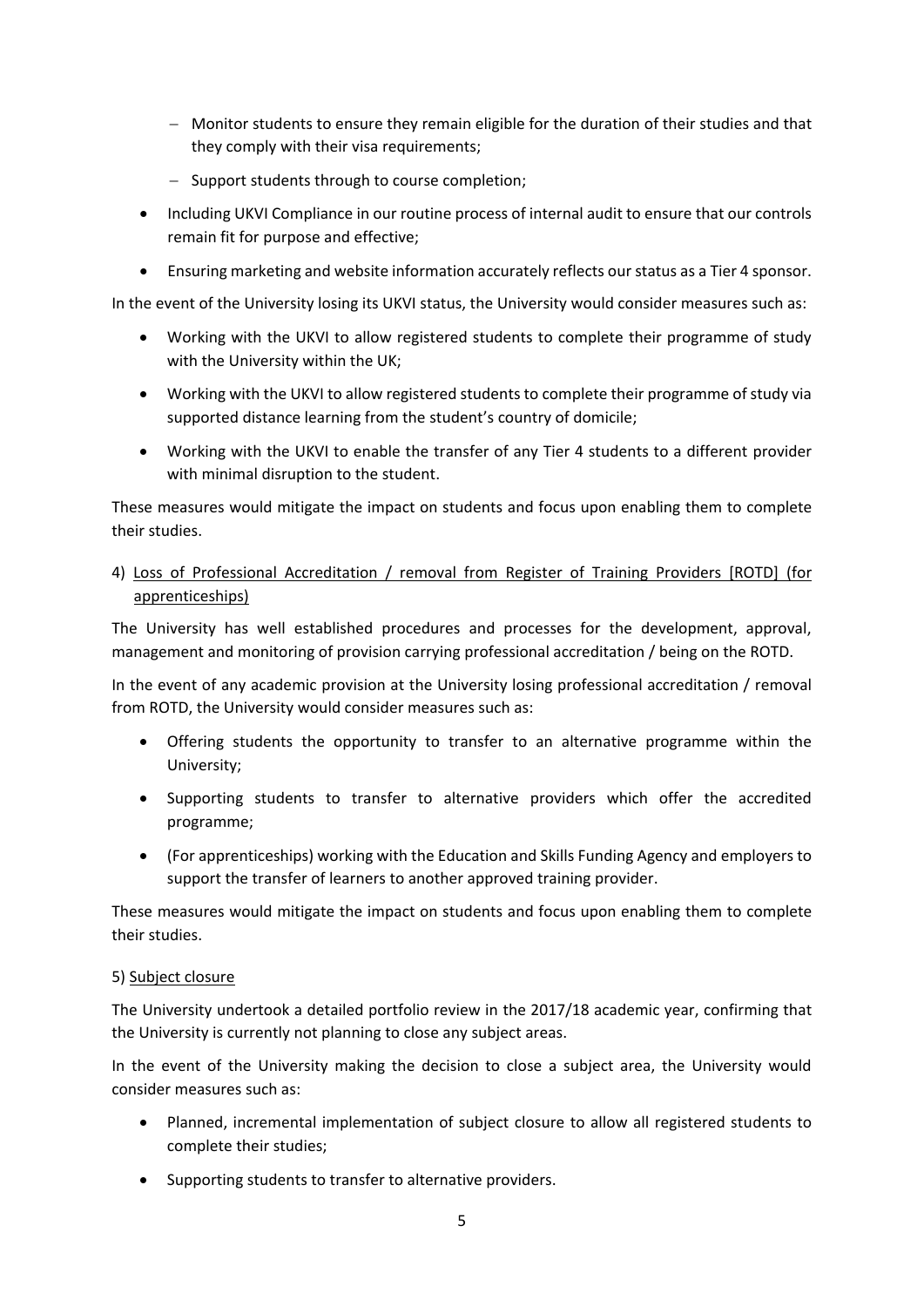These measures would mitigate the impact on students and focus upon enabling them to complete their studies.

#### 6) Withdrawal of a Programme

Managed course changes are seen as a feature of a healthy, competitive and well-functioning higher education market. In line with sectoral practice, the University reviews its academic portfolio on a regular basis through established planning processes to ensure currency and attractiveness of its offer for students and stakeholders. Where this results in proposals for withdrawal of a programme, the University follows established [Programme Withdrawal Procedures](https://my.cumbria.ac.uk/media/University-of-Cumbria-Website/Content-Assets/Public/AQS/Documents/Policies/Programme-Withdrawal-and-Suspension-Procedure.docx) which consider impact on students.

The University is committed to the continuation of teaching ("teach out") of any programmes which it has agreed to withdraw, to ensure that all registered students are able to complete their programme.

As the University is committed to the teach out of programmes, in the event that the risk occurs the overall risk to continuation of study would be minimal.

#### 7) Inability to deliver material components of a course

The University considers resourcing requirements for programmes through Programme Initiation Processes and the annual planning round. For the majority of courses there is sufficient breadth across programme teams to mitigate the risk of an inability to deliver a material component of a course and in the case of postgraduate research, students are allocated to a supervisory team. However, there may be some programmes with specialist elements that rely upon niche subject expertise which is vested in a small number of individuals.

In the event of the University being unable to deliver a material component of a course, the University would consider measures such as:

- Securing suitable replacement staff resource;
- Considering alternative delivery arrangements, for example, moving or swapping module delivery to another semester;
- Considering whether the programme learning outcomes can be achieved through an appropriate replacement module(s) or other alternative means;
- Offering students the opportunity to transfer to an alternative programme within the University:

In the case of postgraduate research students, if a supervisor left the University, the University would consider measures such as:

- Identifying and appointing a suitably qualified replacement supervisor;
- Supporting the student in transferring to an alternative provider, where appropriate.

These measures would mitigate the impact on students and focus upon enabling them to complete their studies.

8) Reduction or removal of placement allocation by placement providers (which forms a compulsory element(s) of a programme)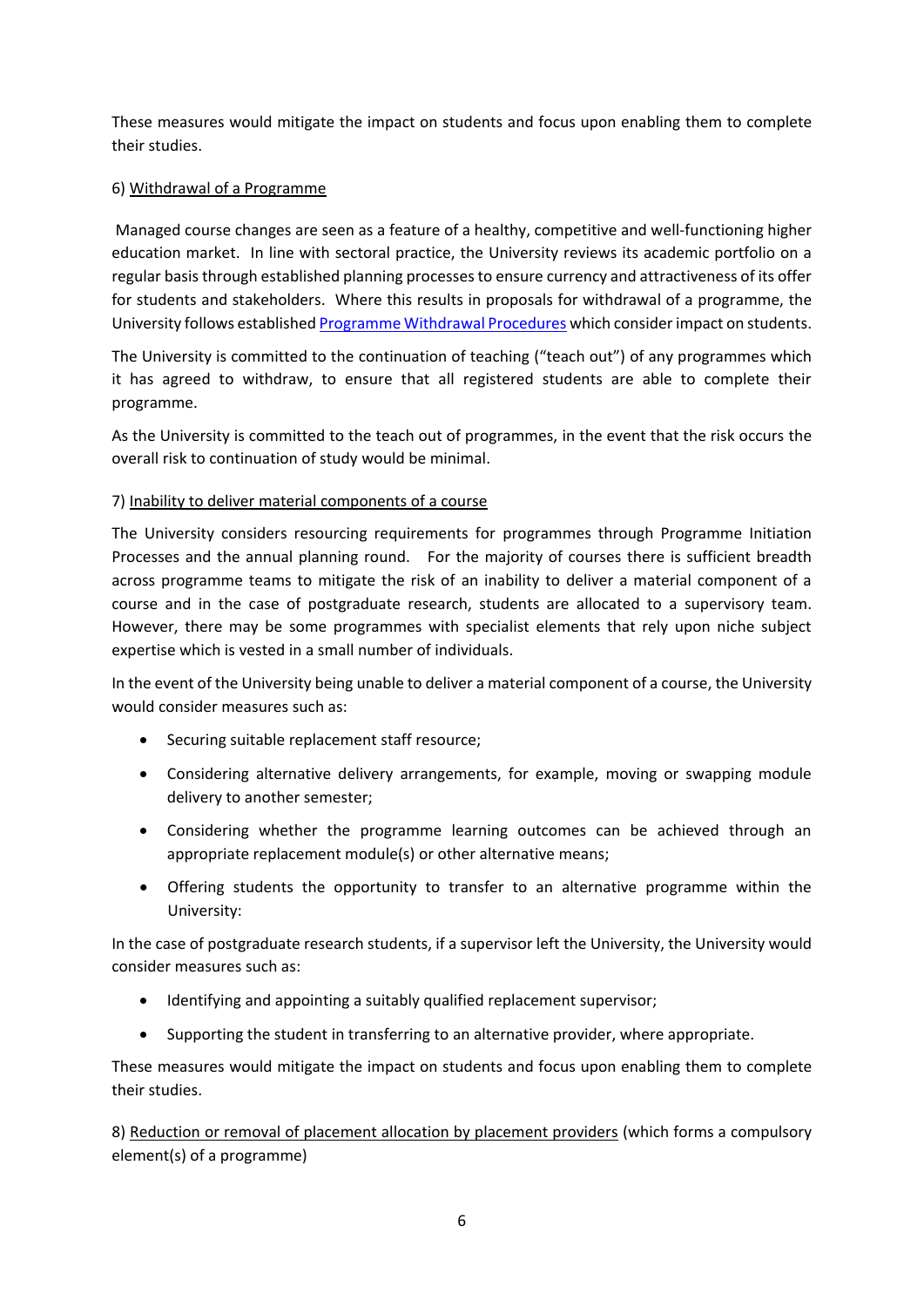The University considers placement requirements through the academic validation processes and thereafter via ongoing placement monitoring and placement management arrangements. The University has significant experience in managing placement activity and sourcing placement opportunities. The University works with an extensive range of placement providers across a range of discipline areas providing depth and a critical mass to its placement activity.

In the event of the University being unable to fulfil its duty to allocate a placement to a student, the University would consider measures such as:

- Considering alternative delivery arrangements, for example, moving or swapping placement delivery to another semester or year;
- Extending the geographical reach of placement settings and providers;
- Considering whether the programme learning outcomes and any professional body requirements can be achieved through an alternative practical learning experience or another type of placement;
- Offering students the opportunity to transfer to an alternative programme within the University;
- If none of the above are viable options, supporting students to transfer to alternative providers which offer the same or equivalent programme.

These measures would mitigate the impact on students and focus upon enabling them to complete their studies.

#### 9) Withdrawal or Closure of Collaborative Provision

The University has in place formal agreements for its academic collaborative provision, at partner institution and programme level. Formal agreements set out responsibilities for teach out in the event of either party (the University or the partner) wishing to withdraw a programme. The agreements affirm both parties' commitments to complete the teaching of any programmes to be withdrawn to ensure that all registered students are able to complete their programme. Teach out would typically be delivered through the original delivery model (the partner delivering teach out under the oversight of the University). In the unlikely event of a collaborative partner being unable to fulfil its teach out duties to all registered students, the University would put in place arrangements to enable continuation of study.

These measures would mitigate the impact on students and focus upon enabling them to complete their studies.

Information on whether the provisions of the University or the Partner's Plan would apply if the Plan was to be invoked is set out in Appendix A.

## **3. Refunds and Compensation Policy**

The University is committed to preserving the continuation of study for students and minimising significant disruption and/or disadvantage through implementing the measures set out in Section 2 of the Student Protection Plan.

Where the Student Protection Plan is invoked, the University will make every effort to manage the processes of negotiation and consideration of individual circumstances in ways which are transparent,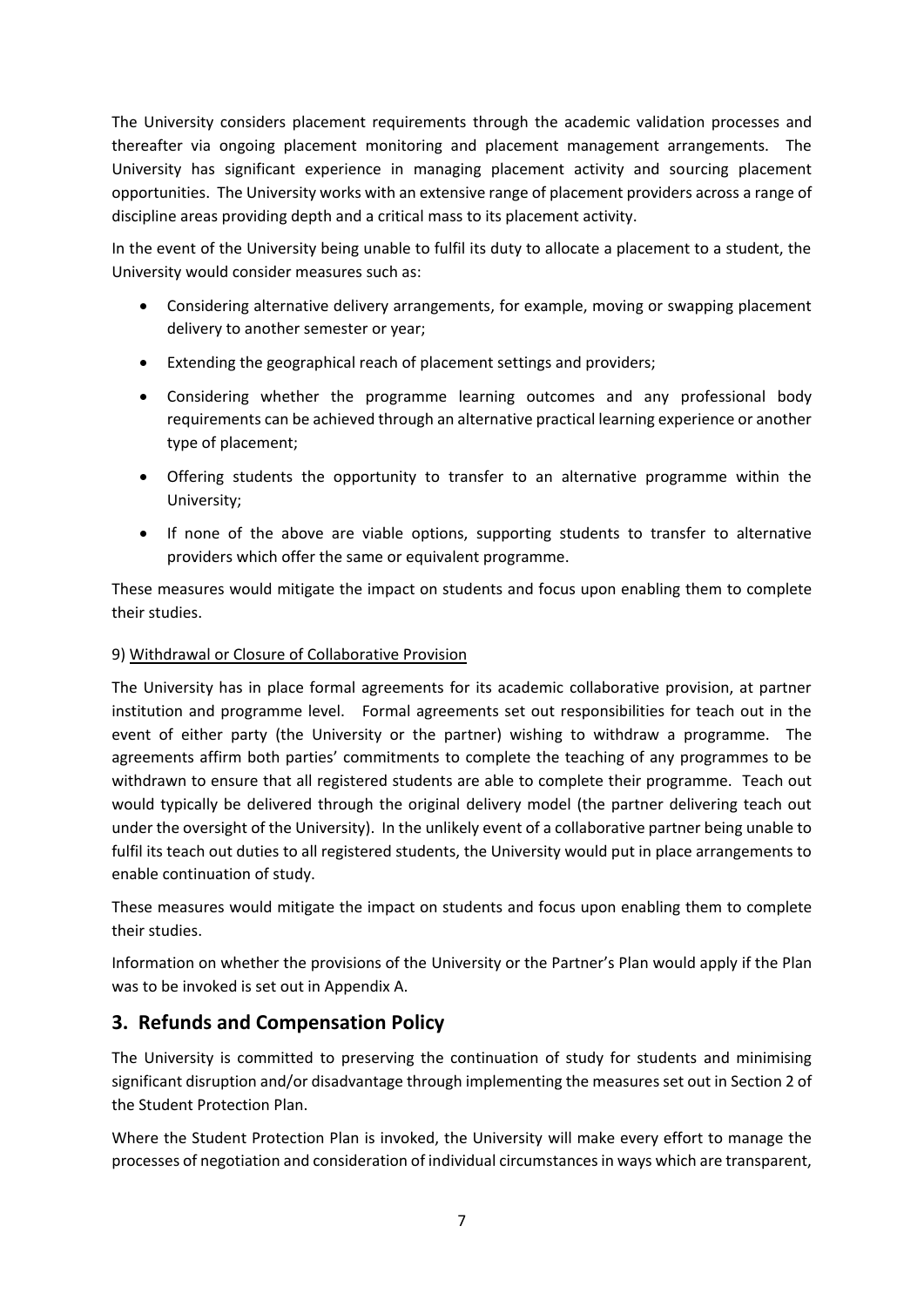reasonable, evidence-based and proportionate. The University's policy is to consider making refunds and paying compensation as determined to be appropriate for each individual situation.

The University recognises that there may be situations in which the measures we seek to take to preserve students' continuity of study may not be successful, it is in such situations that the Refunds and Compensation Policy and Procedure may be invoked.

#### Scope of Refunds and Compensation Policy

The sector definitions of refund and compensation have been adopted by the University:

A refund relates to the repayment of sums paid by a student to the University or an appropriate reduction in the amount of sums owed in future by the student to the University. This could include tuition fees, other course costs, or accommodation costs.

Compensation will relate to some other recognisable loss suffered by the student. This normally falls into two categories, either: (a) recompensing the student for out of pocket expenses they have incurred, which were paid to someone other than the University (such as travel costs) or (b) an amount to recompense for material disadvantage to the student arising from a failure by the University to discharge its duties appropriately.

#### Refunds and Compensation Procedure

The Refunds and Compensation Procedure sets out the process by which students may make an application and, in turn, how applications will be considered by the University. The Procedures provide detail of:

- timescales and deadlines;
- panel composition and operating arrangements;
- possible outcomes;
- evidence requirements student and University; and
- how any payment of refunds or compensation will be managed.

The Procedure is available on the University website [here.](https://www.cumbria.ac.uk/spp)

Notes:

- Students may not make a group application through the Refunds and Compensation Procedure as individual circumstances will differ, however the outcomes for students will be fair and agreed on a consistent basis;
- any student who has reached the end of the Refunds and Compensation Procedure and remains dissatisfied with the offer made may take their concerns through the Student Complaints process;
- this policy relates specifically to circumstances outlined in the Student Protection Plan. The University has separate Student Financial Regulations which detail the arrangements for refunds in the event of student withdrawal from their programme and similar circumstances;
- this policy does not compromise the right of any student to use the Student Complaints process.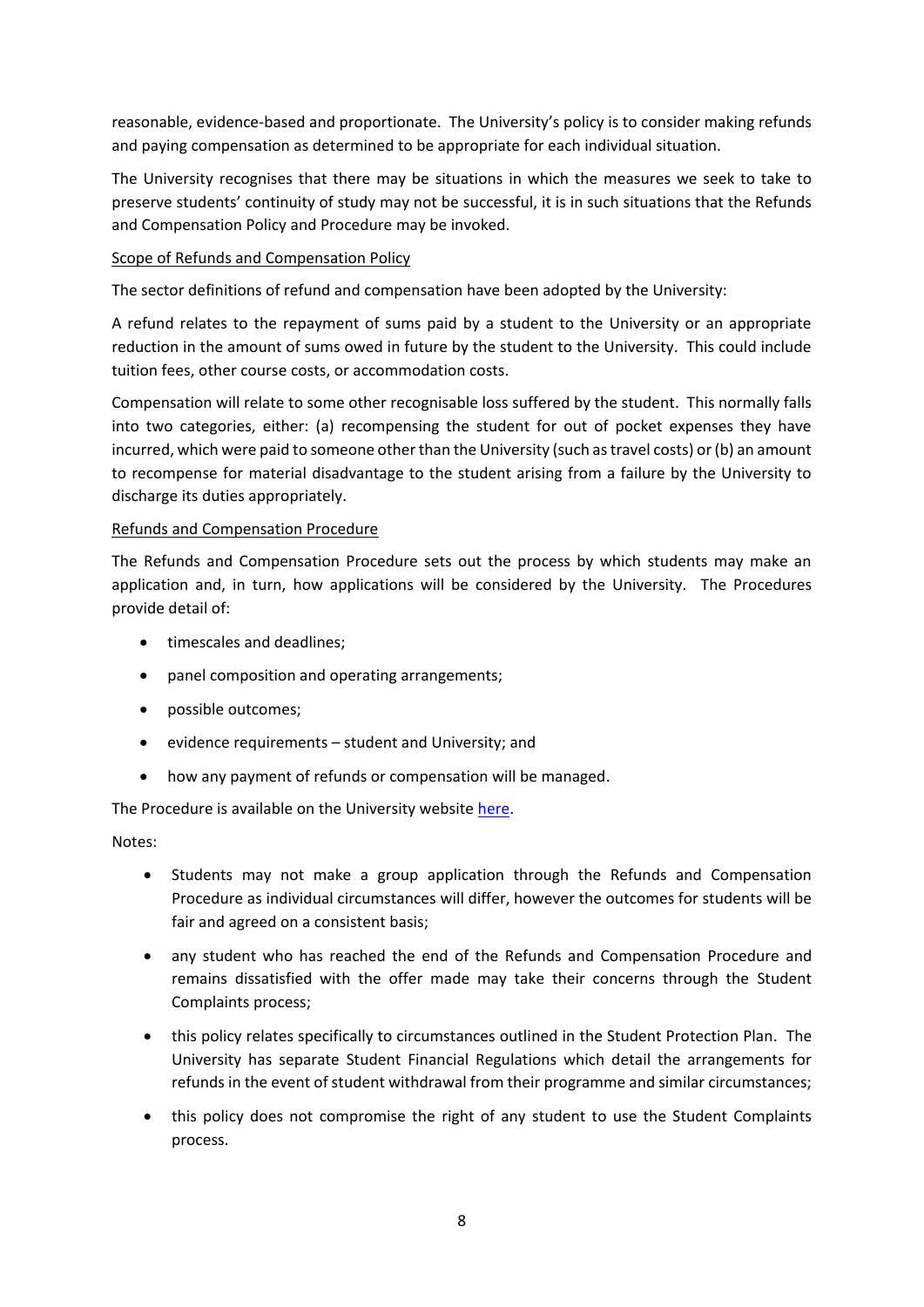#### Institutional Resourcing

The University believes that it has in place measures to effectively manage the events set out in its Student Protection Plan to ensure that students are able to continue their studies.

The University holds sufficient financial reserves to enable it to deal with the financial consequences of the majority of circumstances set out in the Student Protection Plan. Information on the University's financial position can be found in the Annual Report which is published on the University's website or available from Companies House.

## **4. Communicating our Student Protection Plan**

The University will publish the Student Protection Plan on the University web pages (external facing) and in the Student Hub (internal facing) providing ease of access for current and future students and University staff.

The Plan will be proactively communicated as follows:

- At offer stage, a link to the Plan will be included in the offer letter, alongside other relevant terms and conditions;
- All new and returning students will have the Plan brought to their attention as part of online registration / re-registration, alongside relevant policies and procedures; and,
- The Plan will be brought to the attention of relevant staff through staff induction and training activities and will be referenced in our procedures and policies for course changes and closure

#### Arrangements to communicate with affected students should thisplan need to be invoked

*Note: The Plan will be deemed to be invoked if one of the scenarios in section 2 occurs and continuation of study cannot be guaranteed for all students.*

Section 2 of this Plan sets out the University's commitment to preserving continuation of study for its students and also details the range of measures that the University would seek to implement to protect continuation of study. Should any scenario in the Student Protection Plan be invoked, early communication and consultation with affected students will be a high priority. The level and means of communication will be proportionate to the situation and could include individual notification to affected students, open briefings, cohort meetings and provision to engage remotely through online discussions. The Students' Union will also be notified.

The period of notice to affected students in some scenarios, if instigated, would be determined outwith the University (for example where employers withdraw placement provision, loss of UKVI status). In such instances, the University would communicate and consult with the students affected as soon as reasonably possible. In the case of programme withdrawals, the Programme Withdrawal Procedure sets out expectations of student consultation and communications with affected students. In all other instances affected students would be communicated and consulted with at the earliest opportunity.

Should any element of Section 2 of the Plan need to be invoked, the University will ensure that all students have access to:

- Independent confidential advice through the Students' Union or (for collaborative provision) other designated student representation body;
- appropriate advice on academic aspects from the programme team;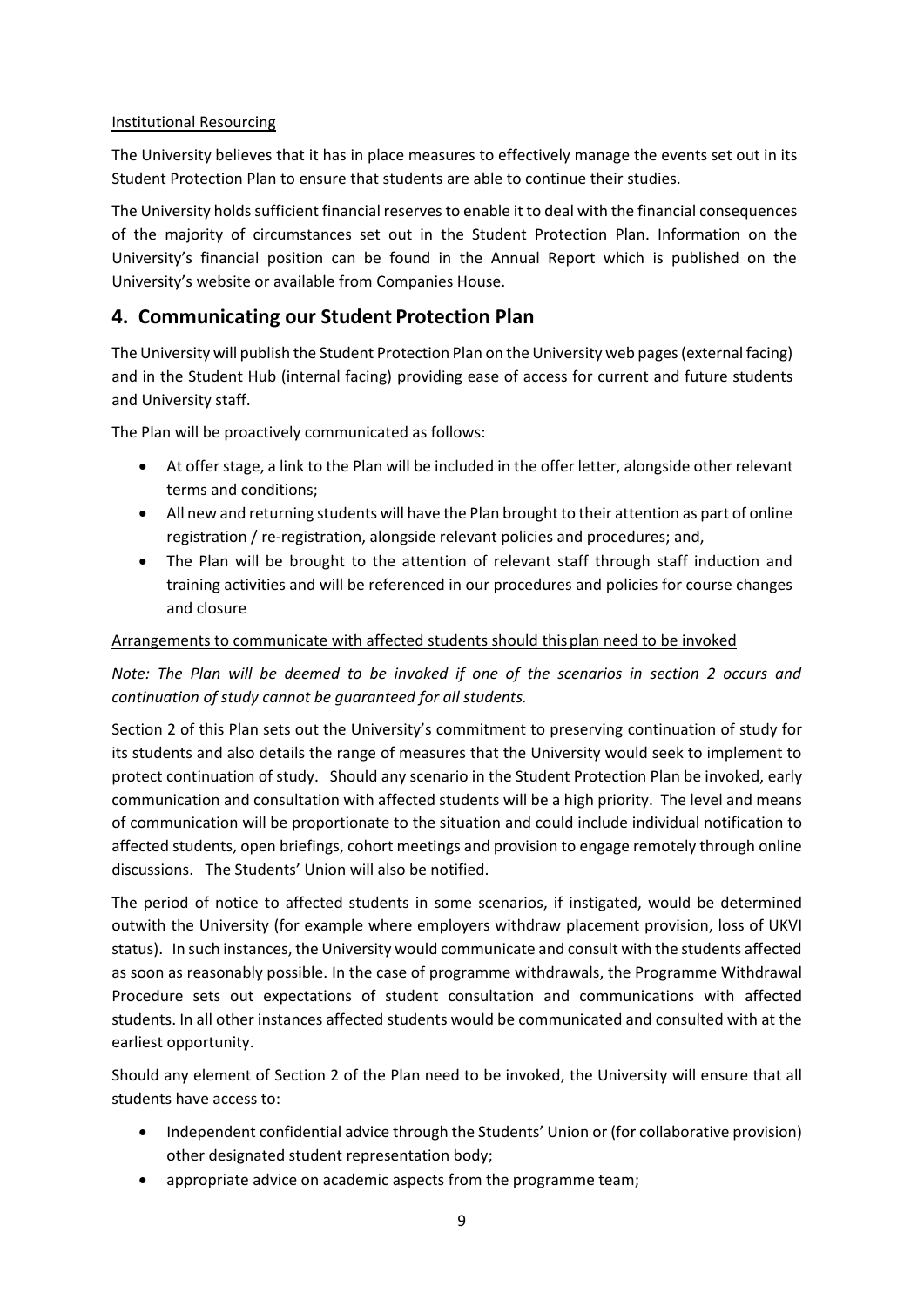- advice on the implications for employment from the careers service; and
- support for students with disabilities and those with particular needs from Student Services.

#### Recourse to the University Complaints Procedure

In the event of a student being dissatisfied with the way in which the University implements its Student Protection Plan, a student may submit a complaint via the University's Student Complaints Procedure.

### **5. Review**

The Student Protection Plan and the Refund and Compensation Policy are policies of the University Board.

The Plan and Policy will be reviewed on an annual basis by the Vice-Chancellor's Executive in consultation with the Students' Union prior to being recommended to the University Board for reapproval.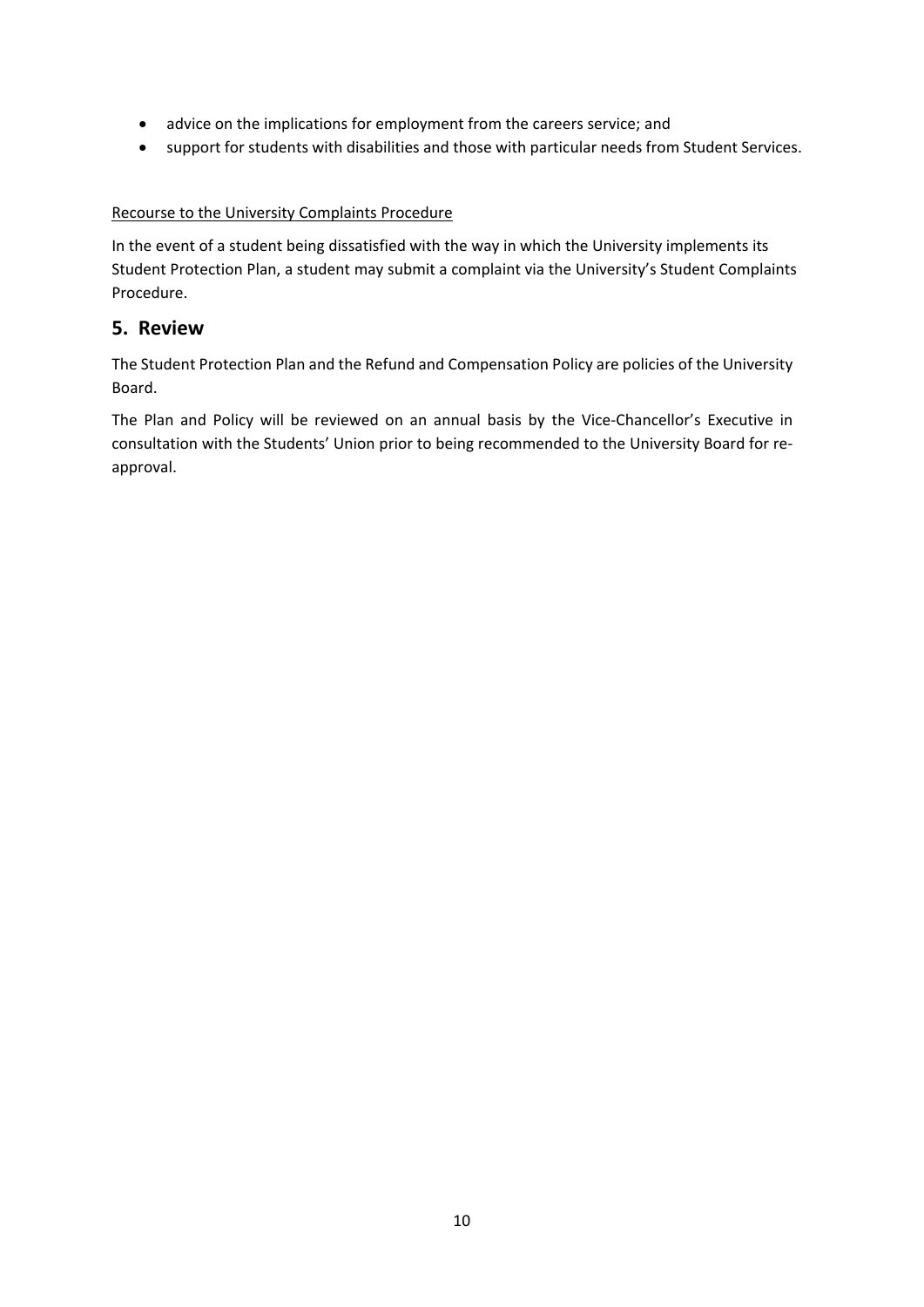| <b>Associate Partner Name</b>                                                       | <b>Student Protection Plan (SPP)</b>                                                                                                                                                                                                                                                      |
|-------------------------------------------------------------------------------------|-------------------------------------------------------------------------------------------------------------------------------------------------------------------------------------------------------------------------------------------------------------------------------------------|
| <b>Belfast Bible College</b>                                                        | Partner is located outside England. The principles of the University's SPP would apply to all programmes it delivers in<br>partnership with the University of Cumbria                                                                                                                     |
| <b>Brathay Trust</b>                                                                | The University's SPP would apply in relation to all programmes the Partner delivers in partnership with the University of<br>Cumbria                                                                                                                                                      |
| <b>Bury College</b>                                                                 | Partner's SPP would take priority in relation to all programmes it delivers in partnership with the University of Cumbria                                                                                                                                                                 |
|                                                                                     |                                                                                                                                                                                                                                                                                           |
| Doncaster College (DN Colleges<br>Group)                                            | Partner's SPP would take priority in relation to all programmes it delivers in partnership with the University of Cumbria                                                                                                                                                                 |
| <b>FAME International College</b>                                                   | Partner is located outside England. The principles of the University's SPP would apply to all programmes is delivers in<br>partnership with the University of Cumbria                                                                                                                     |
| <b>Furness College</b>                                                              | Partner's SPP would take priority in relation to all programmes it delivers in partnership with the University of Cumbria,<br>with the exception of BSc (Hons) Project Management. This is a sub-contractual arrangement and for this programme<br>only, the University's SPP would apply |
| Gen2                                                                                | The University's SPP would apply to all programmes it delivers in partnership with the University of Cumbria                                                                                                                                                                              |
| <b>Hugh Baird College</b>                                                           | Partner's SPP would take priority in relation to all programmes it delivers in partnership with the University of Cumbria                                                                                                                                                                 |
| Kendal College                                                                      | Partner's SPP would take priority in relation to all programmes it delivers in partnership with the University of Cumbria                                                                                                                                                                 |
| Lakes College                                                                       | Partner's SPP would take priority in relation to all programmes it delivers in partnership with the University of Cumbria                                                                                                                                                                 |
| Nelson and Colne College<br>Group                                                   | Partner's SPP would take priority in relation to all programmes it delivers in partnership with the University of Cumbria                                                                                                                                                                 |
| Sunderland College (trading as<br>Sunderland College and<br>Northumberland College) | Partner's SPP would take priority in relation to all programmes it delivers in partnership with the University of Cumbria                                                                                                                                                                 |

**Appendix A: Information relating to whether a student should look to the provisions of the University's or Partner's Student Protection Plan**